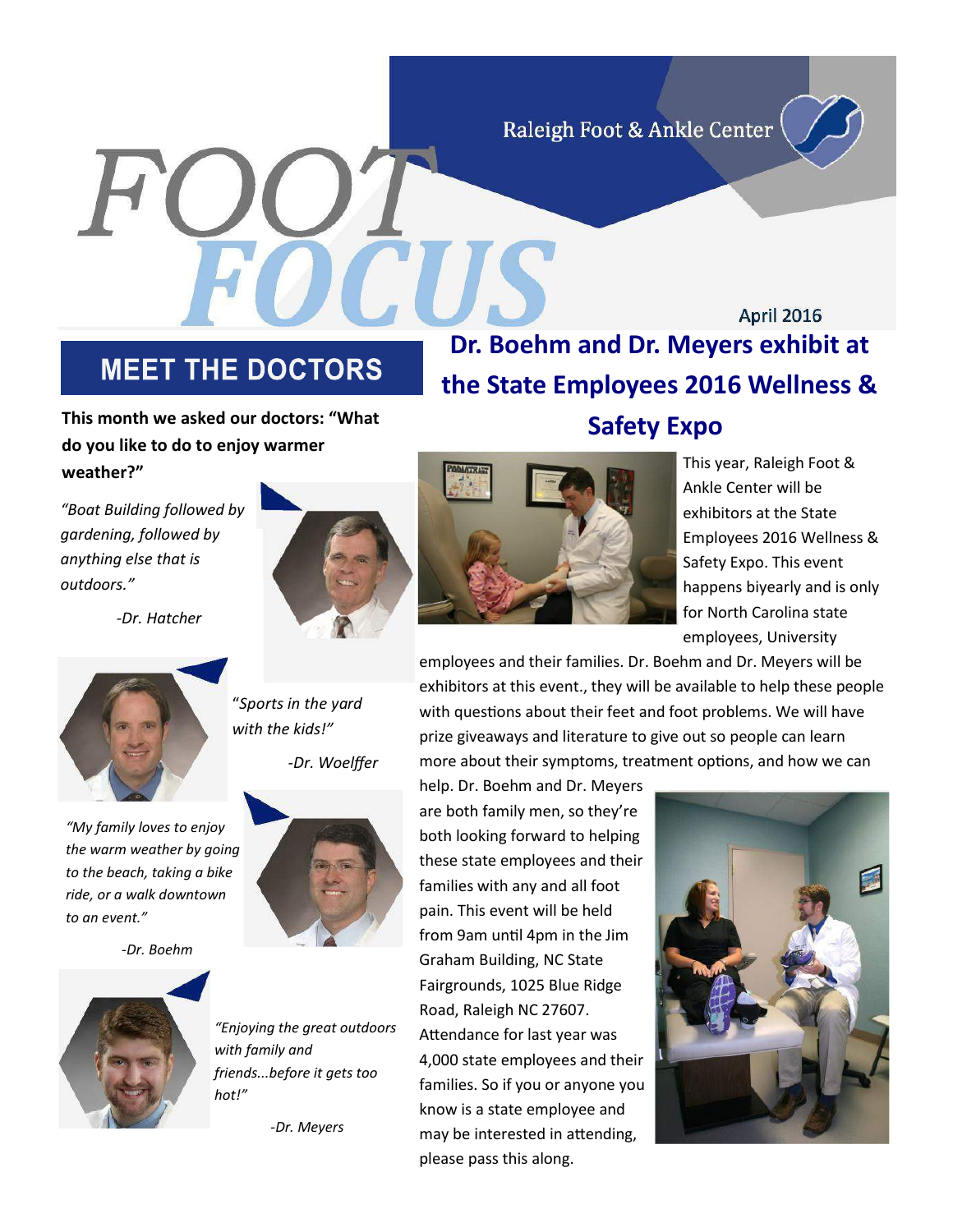## **PRODUCT OF THE MONTH!**

### *Clean Sweep Antibacterial*

## *Shoe Spray*



**With warmer weather comes sweaty and smelly feet.**

### *Spring is here and summer is coming, make sure your shoes don't have a lingering odor.*

Do you have smelly fungus -infected shoes? Or maybe somebody you like does. We have a solution that can help: Clean Sweep Antibacterial Shoe Spray.

Clean Sweep Shoe Spray is designed for shoe gear treatment to kill bacteria that causes odor and fungus. No matter what kinds of shoes you're wearing; sandals, sneakers, or heels, don't let your sweat ruin your shoes.

The spray is recommended as part of a complete treatment plan for toenail fungus and athlete's foot. Clean Sweep contains nanosilver to kill and inhibit the growth of bacteria, fungus, and mold.

Get rid of that smell in your shoes with Clean Sweep!

Can be purchased at 1418 E. Millbrook Rd. Raleigh, NC 27576 location or on our online store www.raleighfootstore.com.

**EMPLOYEE INSIGHT** EMPLOYEE INSIGHT

# **Kaitlyn's Strawberry Caprese Salad**

**Ingredients: Measurements are up to your discretion, chops as much as you like.**

- Chopped fresh strawberries
- Chopped fresh mozzarella
- Chopped fresh basil leaves

Combine in a bowl and drizzle with balsamic vinegar right before serving! It's a very light dish but still filling. The strawberries are perfect for spring and summer and the strawberries are a great substitute for those who don't like tomatoes but still want to enjoy a caprese salad! Can be served over chicken, sliced baguette bread, or eat it by itself! Serve cold.



**Be prepared for April Fools' Day on April 1st and make sure to plant something on Earth Day April 22nd.**

**Page 2 Visit us at [www.rfacnc.com](http://www.rfacnc.com) or call us (919) 850 -9111**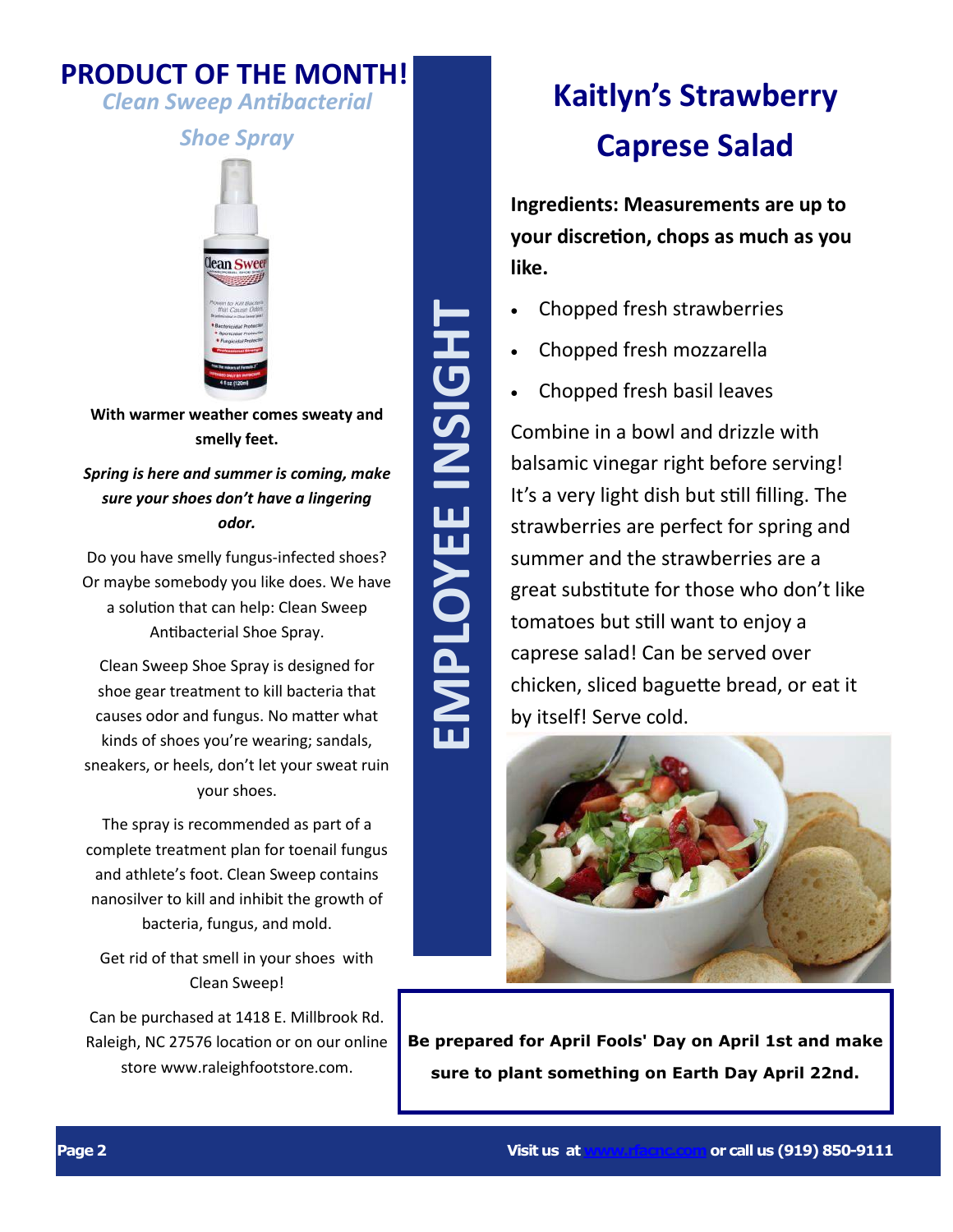# **Restaurant Review Contest**

Raleigh Foot & Ankle Center is having our first ever restaurant review contest. We would like to invite anyone in the Triangle area and it's vicinity, to participate in sending us a review of your favorite restaurant. Each month we will pick the best submission, put it in our monthly newsletter, and announce the monthly winner on social media. At the end of the year, ourt of all our monthly submission winners, we will pick the yearly champion to receive a \$100 gift certificate to their favorite restaurant. This is an example of what we're looking for.

"If you want the best sandwich in town try Boondini's on Six Forks Road. It is hidden in Celebration shopping center but is it ever worth the trip. Everything I've had there is better than good. Service is fast and pleasant but they are really busy during the lunch hour. If you've lived in the Philadelphia area, you are familiar with the Hoagie. If you're a fan, try the Boodnini's Special because it will be as good as any Philly hoagie you've ever had.

They also have soups made fresh every day and my favorite is the Navy bean soup flavored with ham and bacon. OK, it's not healthy but it's really good. Maybe just have it once in a while!

Boondini's makes fresh orangeade too and you can't get any this good anywhere in town. It is almost worth going just to get the shaved ice they put in all their drinks and the refills are free.

The brownies are huge and very good. They also serve cookies but I get the brownie every time I eat there so I've never tried the cookies.

I have been going to Boondini's since they were over on the south side of town 30+ years ago and have no plans to stop. You should start your own tradition there. " -Dr Hatcher

To find out more information and to submit your monthly Restaurant Review entry, go to www.raleighfootandanklecenter.com/contact-us/contests

Get Social Raleigh Foot & Ankle Center on **Engineer Concilled Bocial** Facebook, YouTube, and Google+ Instagram, and Pinterest Raleigh Foot & Ankle Center on

You

**With Us**

**GET FOOT CARE TIPS FROM OUR DOCS AND THE INSIDE SCOOP ON OUR BLOG**

**FIND IT AT WWW.RFACNC.COM/BLOG**

## **Have you heard about our online store?**

Order your over the counter foot and ankle care products from the comfort of your own home!

### **Visit www.raleighfootstore.com**

**Page 3 Make 2016 the Year of the Foot! Let us fix your foot pain!**